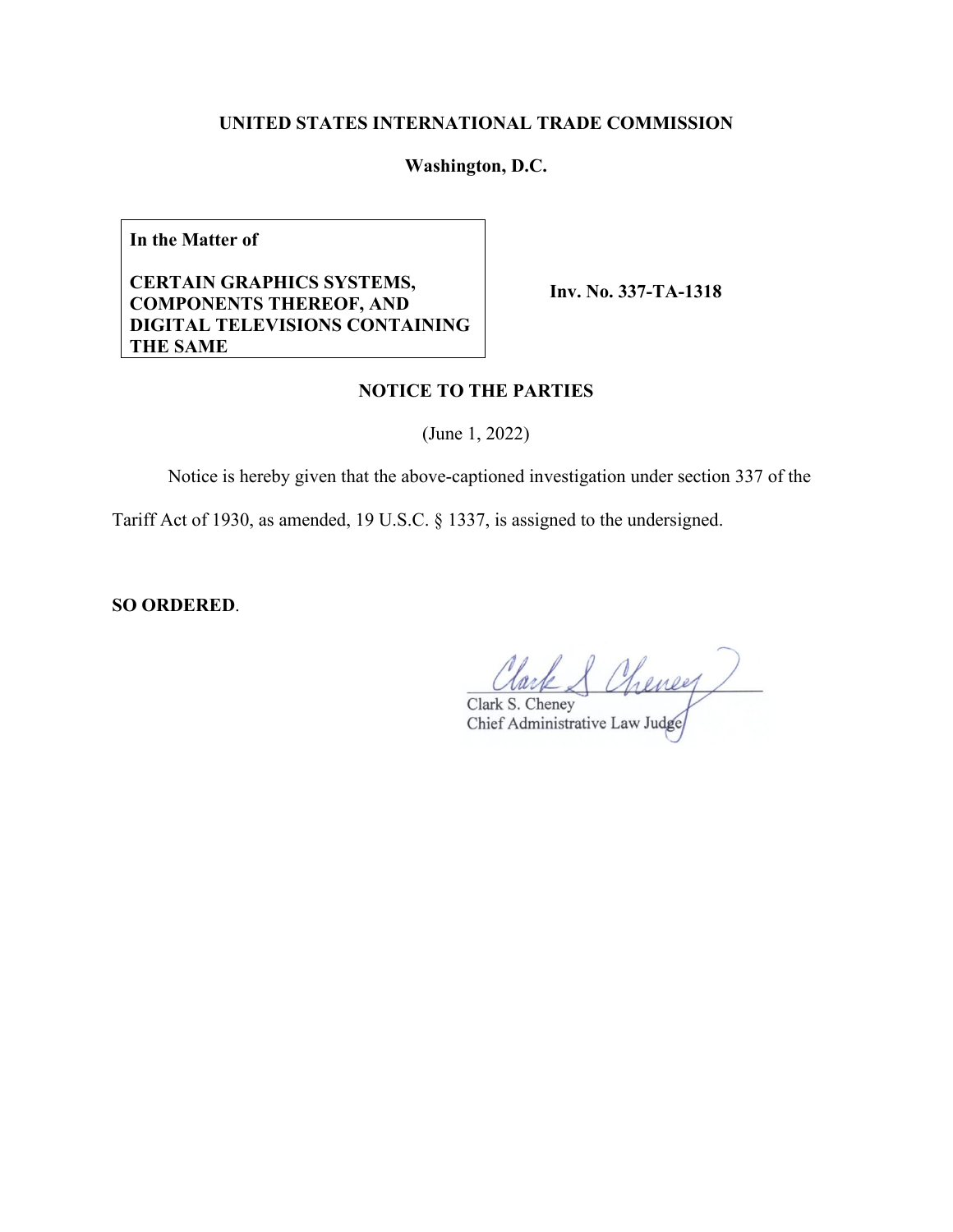### **CERTAIN GRAPHICS SYSTEMS, COMPONENTS THEREOF, AND DIGITAL TELEVISIONS CONTAINING THE SAME**

### **PUBLIC CERTIFICATE OF SERVICE**

I, Lisa R. Barton, hereby certify that the attached **ASSIGNMENT OF ALJ** has been served upon the following parties as indicated, on **June 1, 2022**.

Lisa R. Barton, Secretary U.S. International Trade Commission 500 E Street, SW, Room 112 Washington, DC 20436

# **On Behalf of Complainants Advanced Micro Devices, Inc. and ATI Technologies ULC:**

Mr. Micheal T. Renaud, Esq. **MINTZ, LEVIN, COHN, FERRIS, GLOVSKY, AND POPEO PC** One Financial Center Boston, MA 02111 Email: MTRenaud@mintz.com

#### **Respondents:**

### **TCL Industries Holdings Co., Ltd.**

22nd Floor, TCL Technical Tower Huifeng Third Road Zhongkai Development Zone Huizhou, Guangdong China 516006

#### **TCL Industries Holdings (H.K.) Limited**

8th Floor, Building 22E Phase Three, Hong Kong Science Park Pak Shek Kok, New Territories, Hong Kong

#### **TCL Electronics Holdings Limited** f/k/a TCL

Multimedia Technology Holdings, Ltd. 7/F, Building 22E, 22 Science Park East Avenue

- $\Box$  Via Hand Delivery  $\Box$  Via Express Delivery ☐ Via First Class Mail ☒ Other: Email Notification of Availability for Download
- □ Via Hand Delivery  $\Box$  Via Express Delivery ☐ Via First Class Mail ☒ Other: Service to Be Completed by Complainants
- $\Box$  Via Hand Delivery  $\Box$  Via Express Delivery ☐ Via First Class Mail ☒ Other: Service to Be Completed by Complainants
- ☐ Via Hand Delivery
- $\Box$  Via Express Delivery
- ☐ Via First Class Mail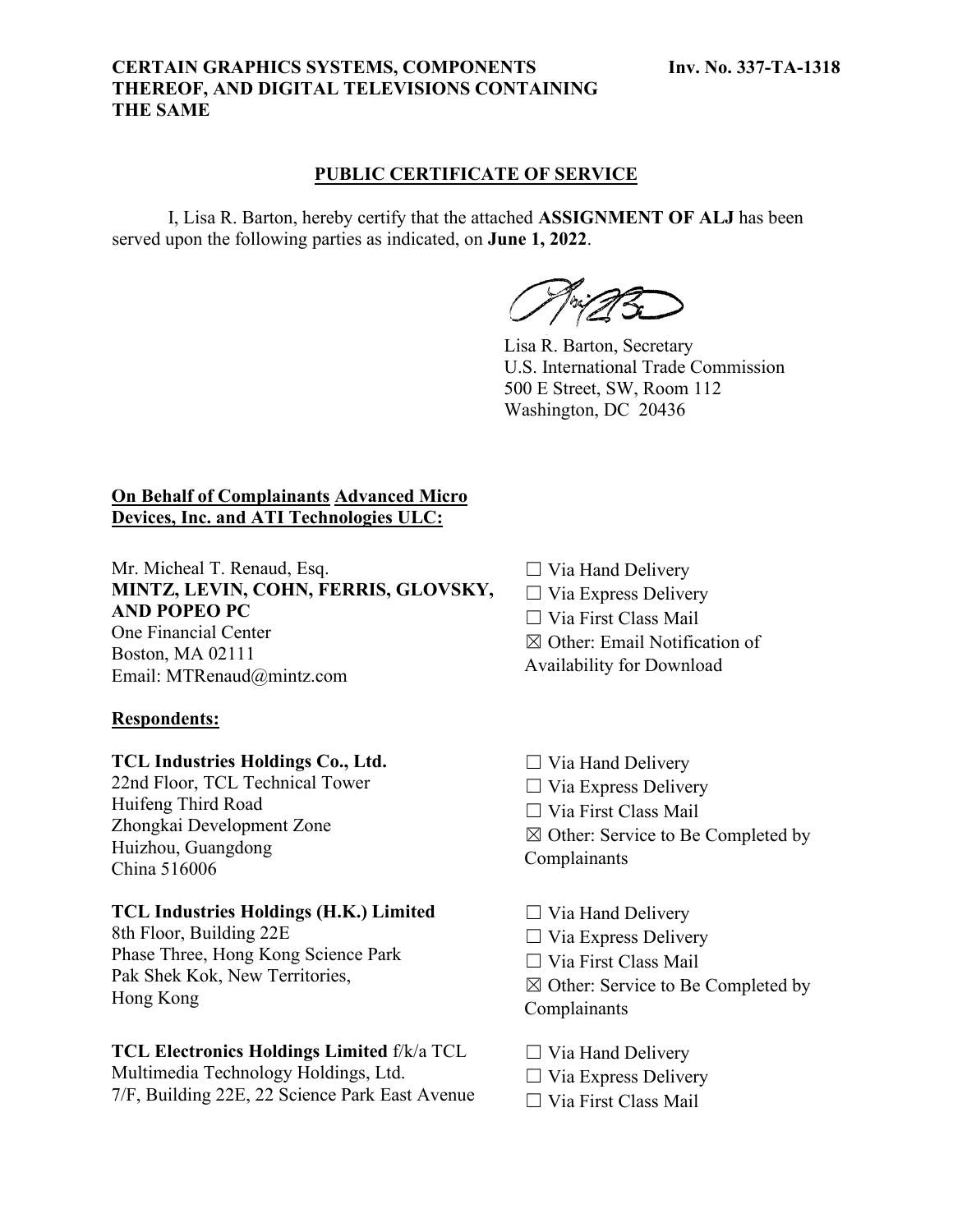### **CERTAIN GRAPHICS SYSTEMS, COMPONENTS THEREOF, AND DIGITAL TELEVISIONS CONTAINING THE SAME**

Certificate of Service – Page 2

Hong Kong Science Park Sha Tin, New Territories, Hong Kong

### **TCL Technology Group Corporation**

TCL Technology Building No. 17, Huifeng Third Road, Zhongkai High-tech Zone, Huizhou, Guangdong China 516006

## **TTE Corporation**

7/F, Building 22E 22 Science Park East Avenue Hong Kong Science Park Sha Tin, New Territories, Hong Kong

# **TCL Holdings (BVI) Limited**

5/F, Building 22E 22 Science Park East Avenue Hong Kong Science Park Sha Tin, New Territories, Hong Kong

## **TCL King Electrical Appliances (Huizhou) Co. Ltd.**

No. 78, Huifeng Fourth Road, Zhongkai Development □ Via First Class Mail Zone, Huizhou, Guangdong China 516006

### **Shenzhen TCL New Technologies Co., Ltd.**

9th Floor, TCL Electronics Holdings Limited Building ☐ Via Express Delivery TCL International E City, No. 1001, Zhongshan Park Road, Nanshan District, Shenzhen, Guangdong China 518067

### **TCL MOKA International Limited**

7/F Hong Kong Science Park, Building 22 E 22 Science Park East Avenue Sha Tin, New Territories, Hong Kong

 $\boxtimes$  Other: Service to Be Completed by Complainants

 $\Box$  Via Hand Delivery  $\Box$  Via Express Delivery ☐ Via First Class Mail ☒ Other: Service to Be Completed by Complainants

□ Via Hand Delivery  $\Box$  Via Express Delivery ☐ Via First Class Mail ⊠ Other: Service to Be Completed by Complainants

□ Via Hand Delivery  $\Box$  Via Express Delivery ☐ Via First Class Mail ☒ Other: Service to Be Completed by Complainants

 $\Box$  Via Hand Delivery  $\Box$  Via Express Delivery ☒ Other: Service to Be Completed by Complainants

 $\Box$  Via Hand Delivery

☐ Via First Class Mail

☒ Other: Service to Be Completed by Complainants

 $\Box$  Via Hand Delivery  $\Box$  Via Express Delivery ☐ Via First Class Mail ☒ Other: Service to Be Completed by Complainants